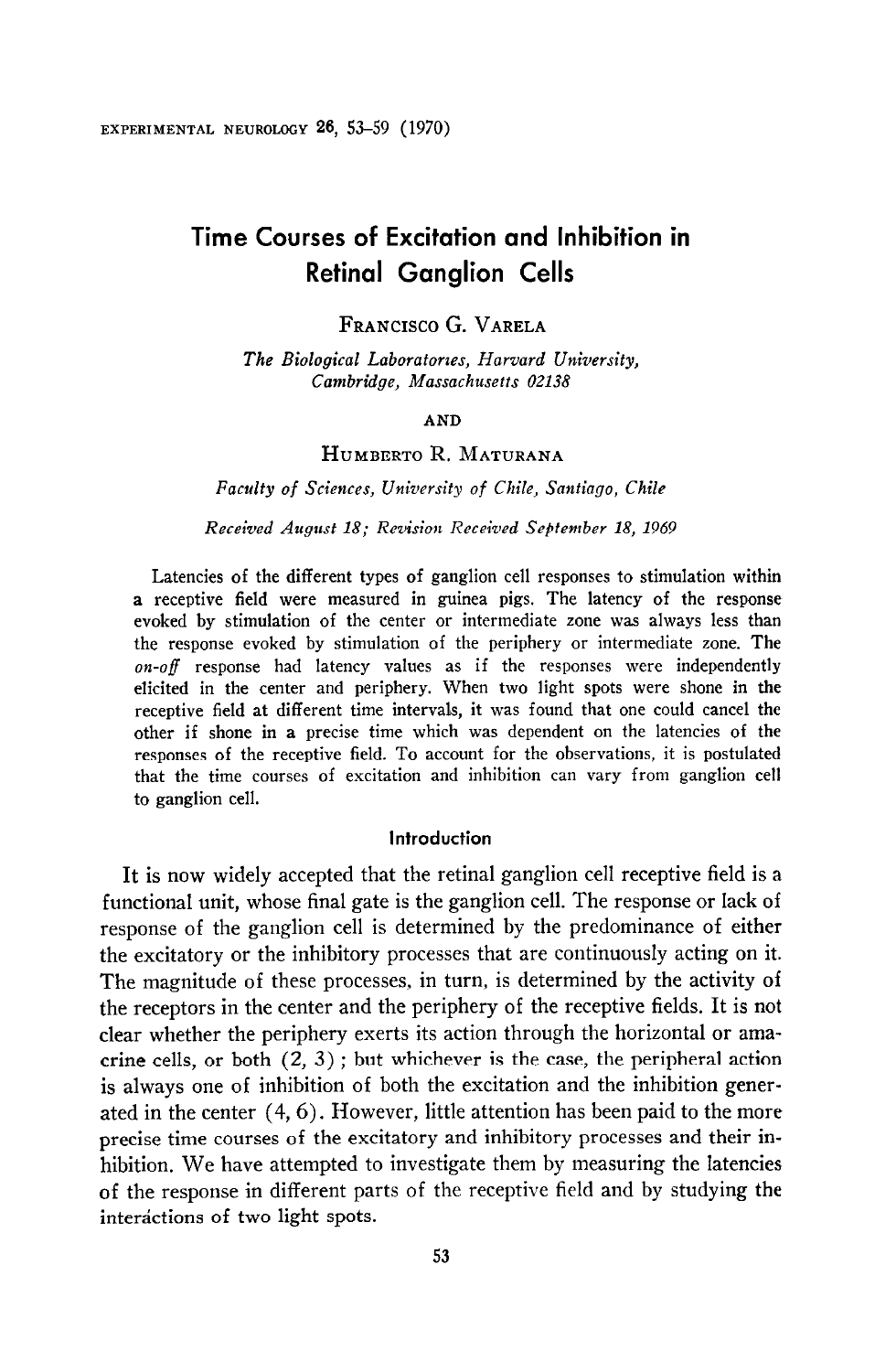## Methods

Adult guinea pigs were put in a stereotaxic apparatus after Urethane anesthesia  $(0.5 \text{ ml}/100 \text{ g})$ , and the eyeballs were fixed by sutures to a ring. Complications from clouding of the cornea were prevented by moistening it with silicone. Micropipettes with a tip diameter of about 1  $\mu$  were filled with indium (Wood's metal), and a platinum and gold ball  $(3-8 \mu)$  was deposited on the tip. The microelectrodes were introduced through a minute opening on the sclera and pushed through the vitreous body until they made contact with the retinal surface. They were connected to a cathode follower and this was connected in turn to an oscilloscope. With this setup, single cell potentials of about 300  $\mu$ v were recorded for fairly long periods. The responses were stored in a tape recorder and later photographed with a Grass camera.

The animal was looking at a screen in which it was possible to adjust the background illumination. Two Sylvania glow-modulator tubes were used for controlled stimulation of restricted areas of the retina with light spots of variable duration. The spot diameter subtended a visual angle of the order of 15 min. The initiation and duration of the spot were under the control of two synchronized Grass stimulators, and in this way they could be triggered at different time intervals. Signals from the stimulators were introduced to a second beam of the oscilloscope, indicating separately the on and  $off$  of the spots. At least 30 fields were thus analyzed.

#### **Results**

In a first series of experiments, we delimited the *on* and *off* zone of ganglion cell receptive fields and selected only those which had a clear  $on$ -off intermediate zone. In these cells we stimulated the  $\omega$ -off zone with a single light spot for several milliseconds and determined the latencies of the on and  $\partial f$  responses. In all cases these latencies were different.<sup>1</sup> After this, by projecting light spots on the center and the periphery of the same cells, we determined the latencies of independently elicited on and off responses. In all cases these latencies were the same as the corresponding ones determined in the *on-off* zones of the cells (Fig. 1).

In a second series of experiments we directed two light spots to neighboring points in the center (or periphery) of the receptive field, and, by starting them at different intervals or varying their duration, we studied the interactions between the excitation and inhibition that they elicited. In Fig. 2 it is seen that in an on-center receptive field, the response to the on of the

 $\therefore$   $\alpha$  quantitative description of the results is not convenient in this case, occause the absolute values of the latencies and temporal courses vary greatly from cell to cell, although their general relations are always constant.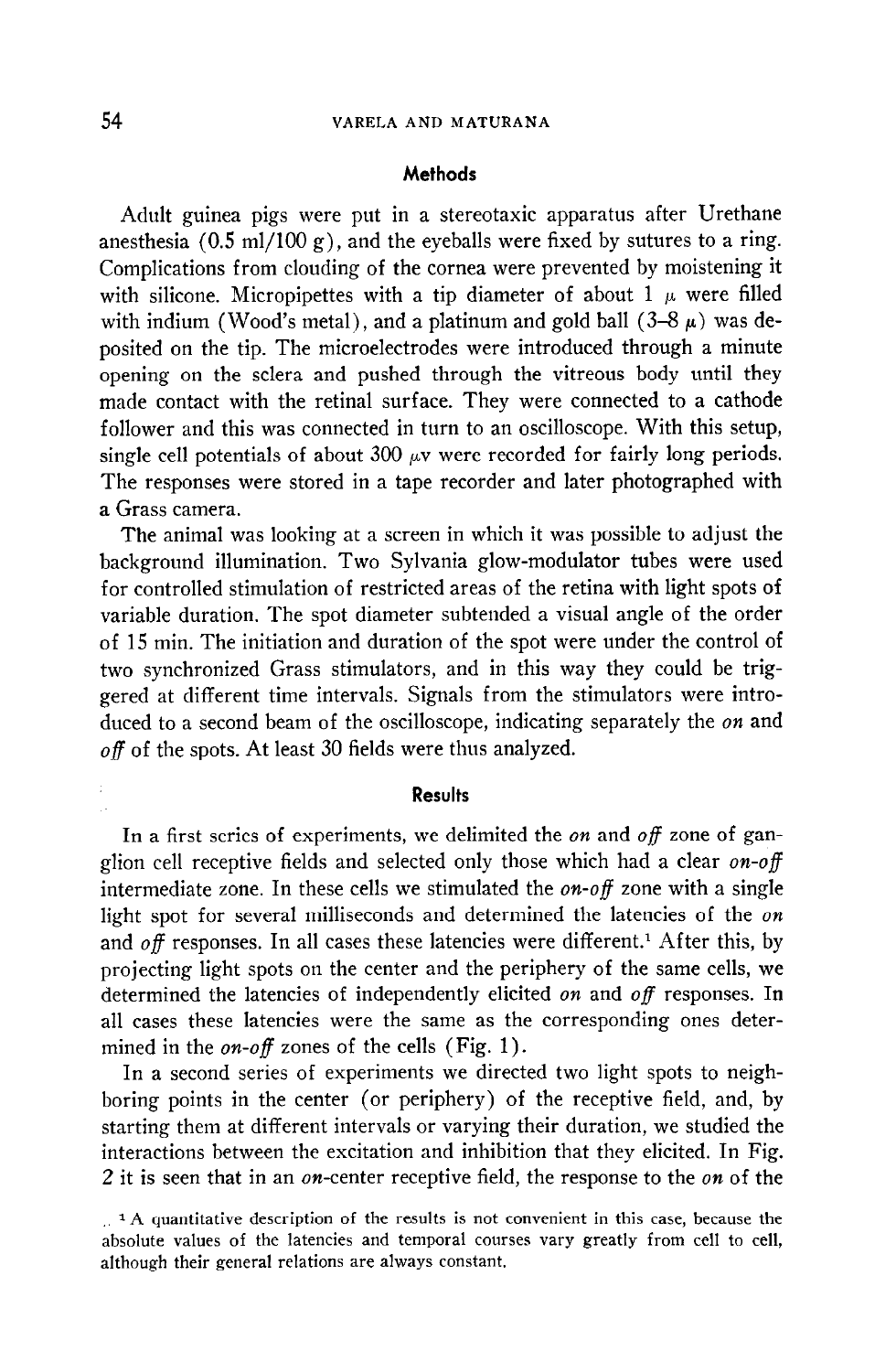

on -center off - center

FIG. 1. A. Response of an on-center ganglion cell to a light spot shone in its on-off zone (upper trace), and to two light spots independently shone in the center (C) and in the periphery (P) of the same cell (lower trace). Latency values are given in msec. The positions of the light spots are indicated by dark dots in the diagram of the receptive field. The lines underneath the traces indicate the stimulus duration. B. Responses of off-center ganglion cell under the same conditions as in A. In this and the following two figures the spikes have been retouched for photographic purposes.

second spot of light could be inhibited by the  $\delta f$  of the first one. This inhibitory action was evident only if the  $\omega$ n of the second spot followed the  $\omega$ ff of the first one, within a period that was equal to the duration of the first  $\omega$  response, and began after a time interval which was equal to the latency of this response. Correspondingly, in an  $of$ -center receptive field, the re-



FIG. 2. Responses of an on-center ganglion cell upon stimulation in the center of its receptive field with two light spots shone in different intervals. The lines under the traces indicate the duration of the illumination. The response to the second light spot is suppressed optimally when this begins simultaneously with the  $\overline{of}$  of the first spot. This inhibitory action after the *off* of the first light spot is explained according to our interpretation in the right side of the figure: the slower inhibition counteracts the excitation produced by the rising excitation initiated by the second light spot.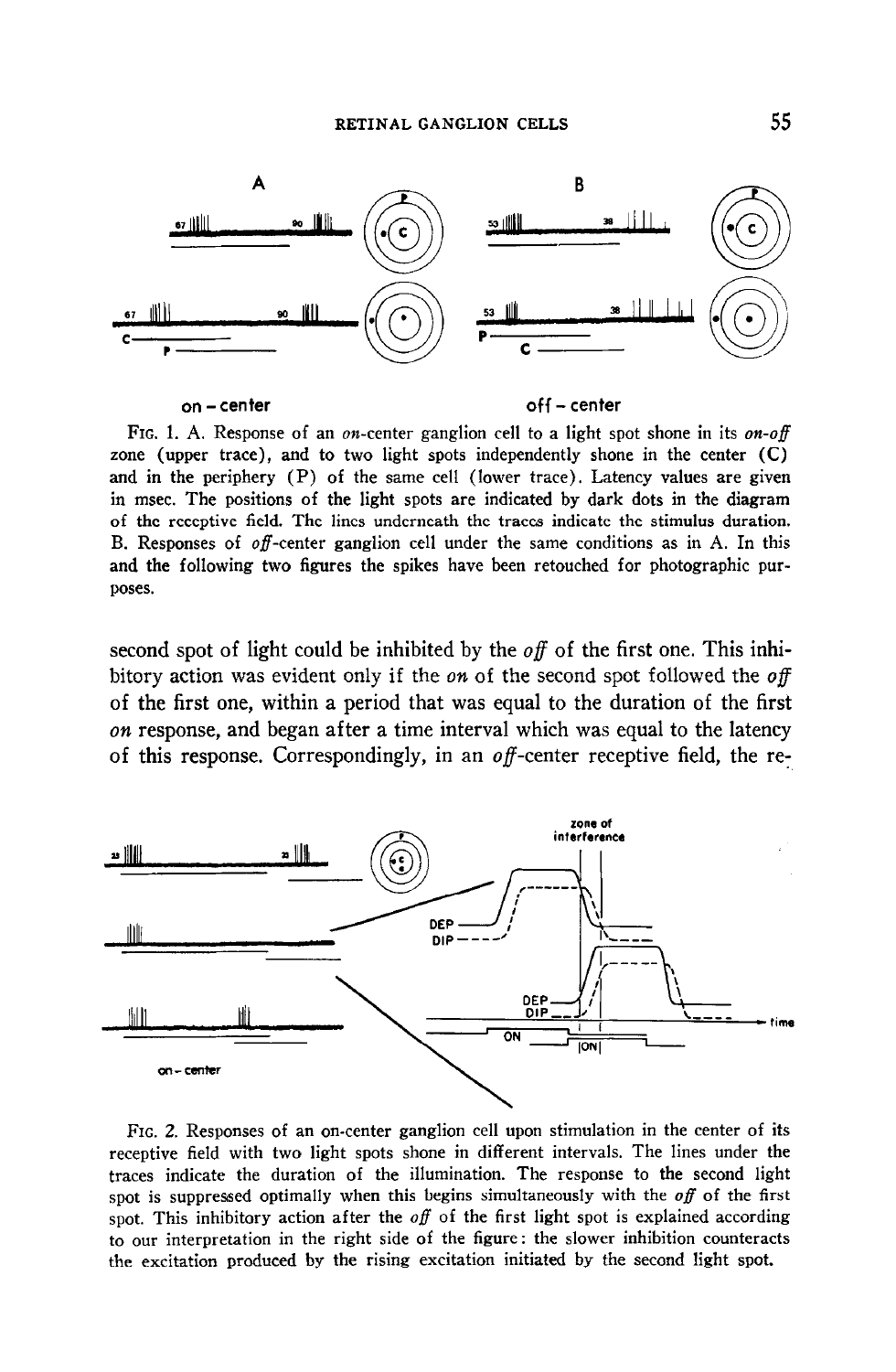

FIG. 3. Responses of an  $off$ -center ganglion cell upon stimulation with two light spots in the center (A) and in the periphery (B) of its receptive field. The duration of the light spots is indicated by the lines under the traces. The "inhibitory period" (compare to Fig. 4) produced at the *on* of the second light spot in A or at the *off* of the first light spot in B is evidenced. The duration of this inhibitory period does not begin before a time equal to the latency of the response and lasts as long as the burst at the  $of.$ 

sponse to the off of the first light spot could be suppressed if this was given after the *on* of the second spot within a period that was equal to the duration of the second off response and began after a time equal to the latency of this response (Fig. 3). Similar inhibitory interactions could be obtained in the periphery, and these inhibitory interactions did not begin in a time interval shorter than the difference of latencies between the responses obtained from the center and periphery (Fig. 3).

# **Discussion**

Our results, as well as similar ones reported elsewhere (5), can be easily explained with the following postulate: The time courses and efficacy of the excitatory and inhibitory processes can differ from ganglion cell to *ganglion cell.* The basis for such a postulate is simply the fact that ganglion cells connect with the receptors through the bipolar cells in many different modes, and this implies that the influence the receptors exert on any ganglion cell can be mediated through many different pathways, involving cells non cen can be incurated through many unclear pathways, myorving cens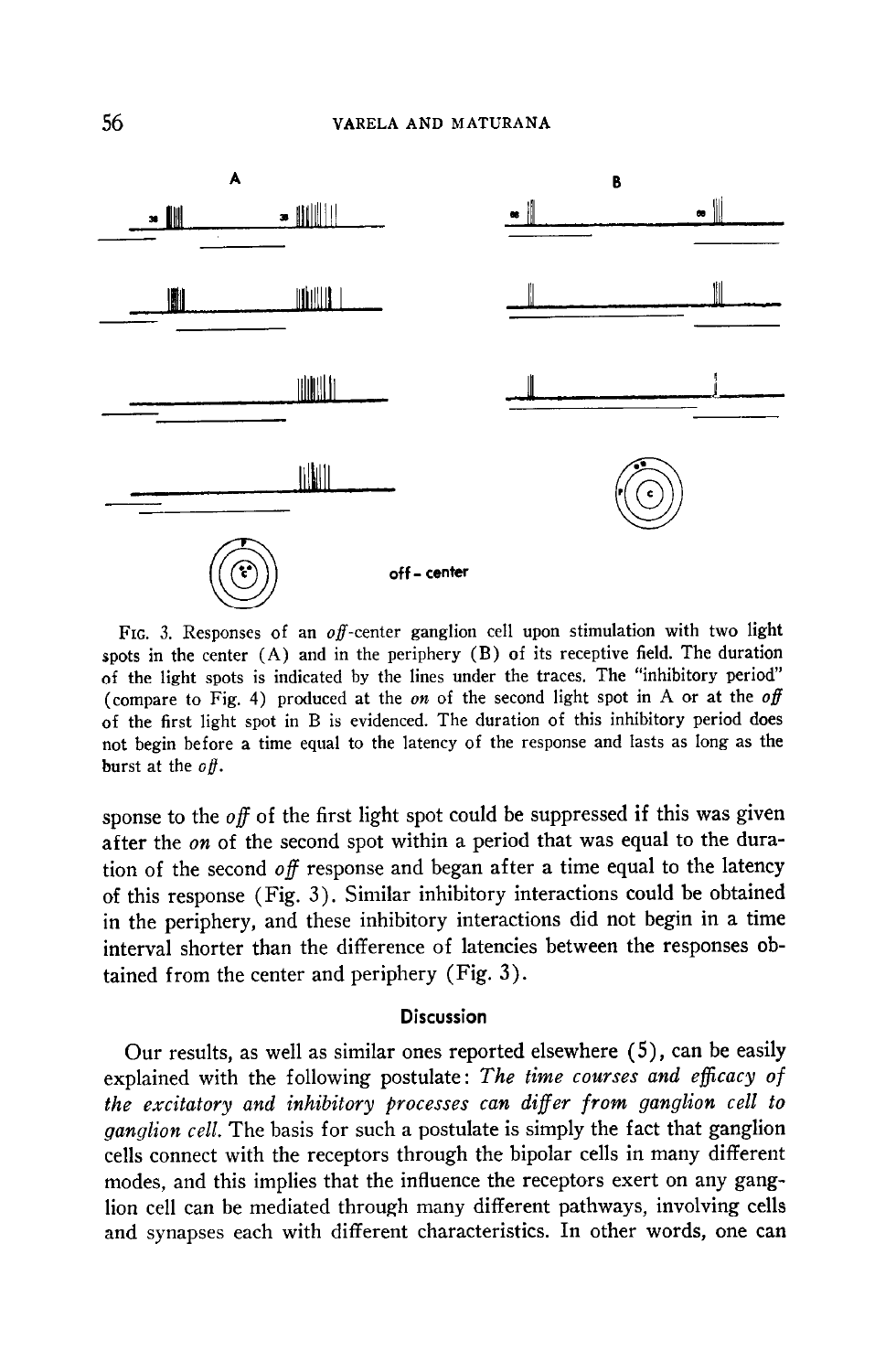expect the spatiotemporal configuration of the afferent influences to vary from ganglion cell to ganglion cell. Thus, for example, to say that the excitatory process in a ganglion cell receptive field is faster than the inhibitory process, means that, on the average, the excitatory influences reaching the ganglion cell rise (and fall) faster than the inhibitory ones after illumination of the receptive field. Let us brifly describe how this post ulate might, in fact, explain our observations:

Latencies of the Responses. Suppose we illuminate the center of an oncenter ganglion cell receptive field; the most typical response is a burst after a latency. The illumination activates both the excitatory and the inhibitory processes, but, in our interpretation, the burst is started because the course of the excitation is faster and thus generates an initial preponderance of excitation. However, after a while the increase in inhibition (with a slower time course) brings back the balance of these two processes to a value closer to the one prior to illumination, and the burst is diminished or ended. Whichever stable state of activity the cell adopts during illumination, it wi'l be determined by the difference in efficacy between the excitation and the inhibition. When the periphery is illuminated, both the excitation and the inhibition are diminished by the periphery, but the faster excitation falls first, allowing for a preponderance of the inhibition. At the  $of$  of the light in the periphery the inhibition of the receptors or bipolar cells (or both) in the center ceases, and their activity increases back to that determined by the background illumination; as a result, as we said for center illumination, the excitation predominates for a while and a burst occurs after a latency (Fig. 4). In general (for both  $\omega$ n- and  $\omega$ ff-center ganglion cells), because of the intervening lateral system, the latency of the peripheral response (on or  $of$ ) is necessarily longer than the latency of the center response.<sup>2</sup>

For an  $\theta$  -center ganglion cell receptive field, the time course of the excitation and inhibition should be inverted, that is, the inhibition should have a faster time course. In this case the analysis parallels the one made above almost verbatim (Fig. 4).

The *on-off* response is produced when both the center and the periphery are simultaneously illuminated, either because they overlap or because the spot illuminated both regions. In these cases the peripheral action is activated together with the central excitation and inhibition, but its effects on the ganglion cell output are slower than theirs, because of the participation of the lateral system. Since the description of the analysis of this mode of response is rather long, the reader is referred to Fig. 5.

<sup>2</sup> Notice that this is not an assumption, but a conclusion necessarily following the rotice that this is not an assumption, but a concrusion necessarily ronowing the observation that the latency of the periphery-like response is always longer than the latency of the center-like response.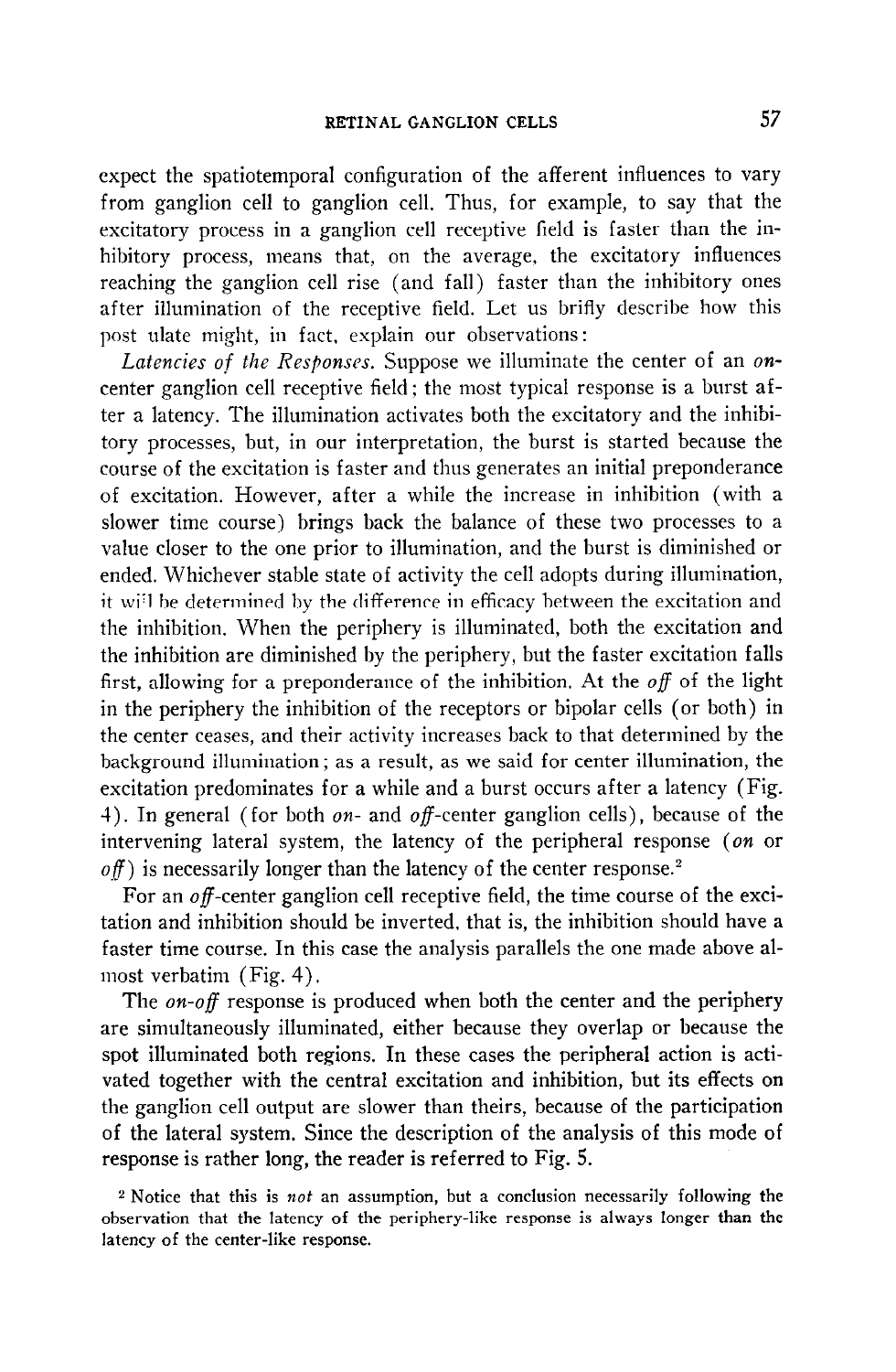

FIG. 4. Diagram of the analysis of the response of an on-center ganglion cell when a light is shone in the center (left) or in the periphery (right) of its receptive field. It is assumed that the total amount of excitation (direct excitatory process, DEP) acting on the ganglion cell has a faster time course than the total amount of inhibition (direct inhibitory process, DIP), and that the output of the ganglion cell is a function of the relative weight of this two processes. When the light is turned on in the center, both the excitation and the inhibition are activated, but the faster excitation predominates for a while and the cell fires (bottom and middle of the figure) until equilibrium is again attained. When a light is shone in the periphery (right side of the figure), both the excitation and the inhibition are depressed by the inhibitory action of the periphery. As is clear from the figure, in this case the predominance of the excitation will occur at the  $of$  of light. Notice that in this case the latency of the  $of$  response is bigger because of the delay caused by the mediation of the lateral system. An entirely similar analysis can be made for an  $of$ -center ganglion cell in which the inhibition is assumed to have a faster temporal course than the excitation. In this analysis we have assumed that both processes have the same efficacy, and thus there is only phasic response of the cell.

Interactions of Spots. In light of what has been said above, it should be clear that, after a change in illumination, one of the processes predominates with a measurable time course (Fig. 4) ; thus, two stimuli given at adequate intervals with respect to the time courses of the excitation and inhibition should interfere. As an example of this mode of analysis, we have made a diagrammatic representation of the underlying processes in Fig. 2.

Clearly our interpretation is sufficient but not necessary. However, we think it is attractive because of its simplicity. Final confirmation or rejection of its validity will have to come from direct recordings in excitatory and inhibitory bipolars of the same receptive field.